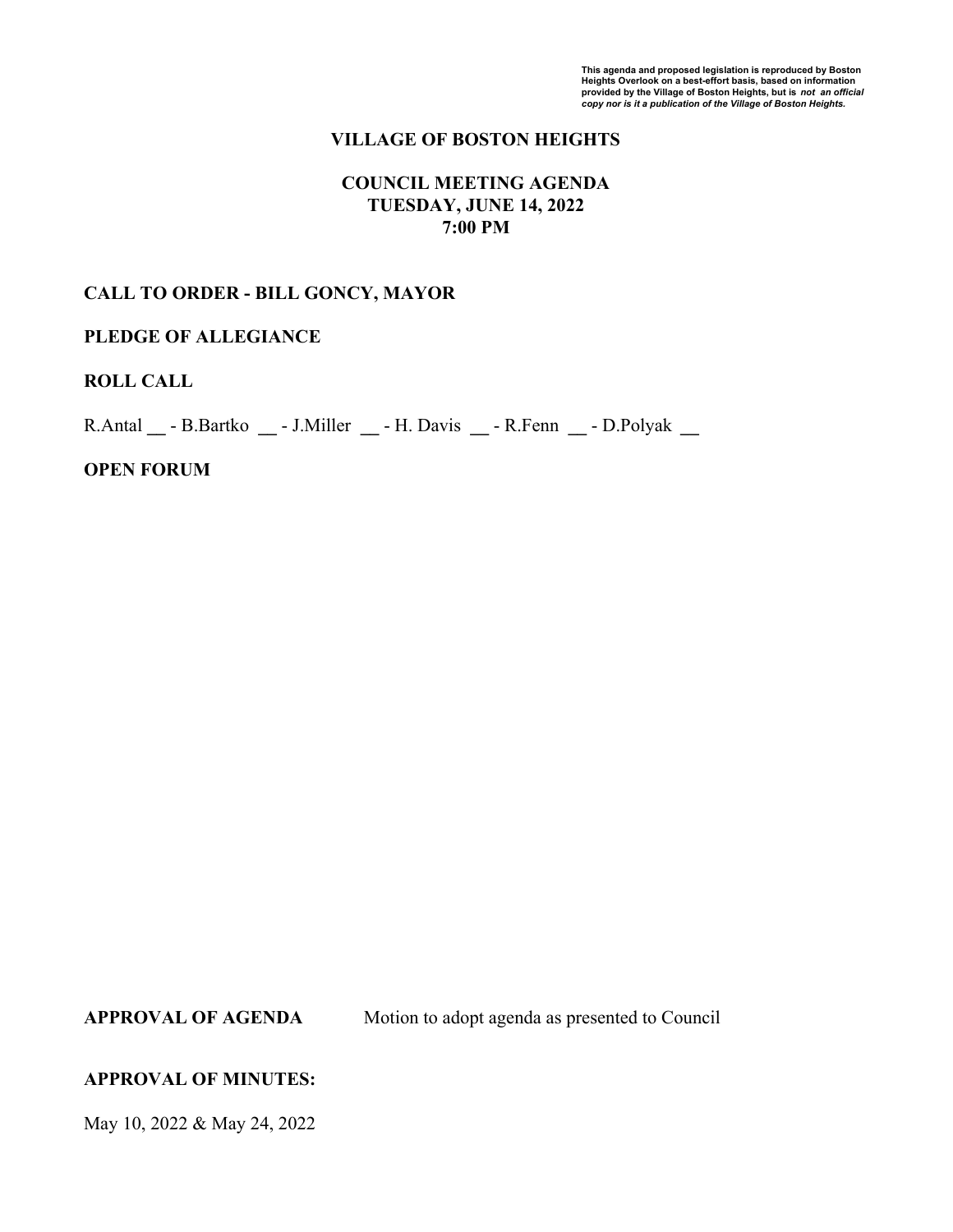Village of Boston Heights Council Meeting - June 14, 2022 Page 2

### **ORDINANCES**

| ORDINANCE 2022-6-7 | Ordinance Creating Chapter 1385 of the Village's Codified Ordinances |
|--------------------|----------------------------------------------------------------------|
| (First Reading)    | for the Purposes of Regulating Swimming Pool Use and Maintenance     |
|                    | within the Village; and Declaring an Emergency                       |

Ordinance Creating Chapter 555 of the Village's Codified Ordinances for the Purposes of Regulating Motor Vehicle Idling; and Declaring an Emergency ORDINANCE 2022-6-8

#### **RESOLUTIONS**

(First Reading)

A Resolution Declaring It Necessary to place an Additional Tax Levy at The Tax Rate Of 2.25 Millage on The General Election Ballot and Requesting the Summit County Fiscal Officer to Certify the Total Current Tax Valuation of The Village and The Dollar Amount of Revenue That Would Be Generated by This Additional Levy for Parks and Recreational Purposes, And Declaring an Emergency RESOLUTION 2022-5-23 (Second Reading)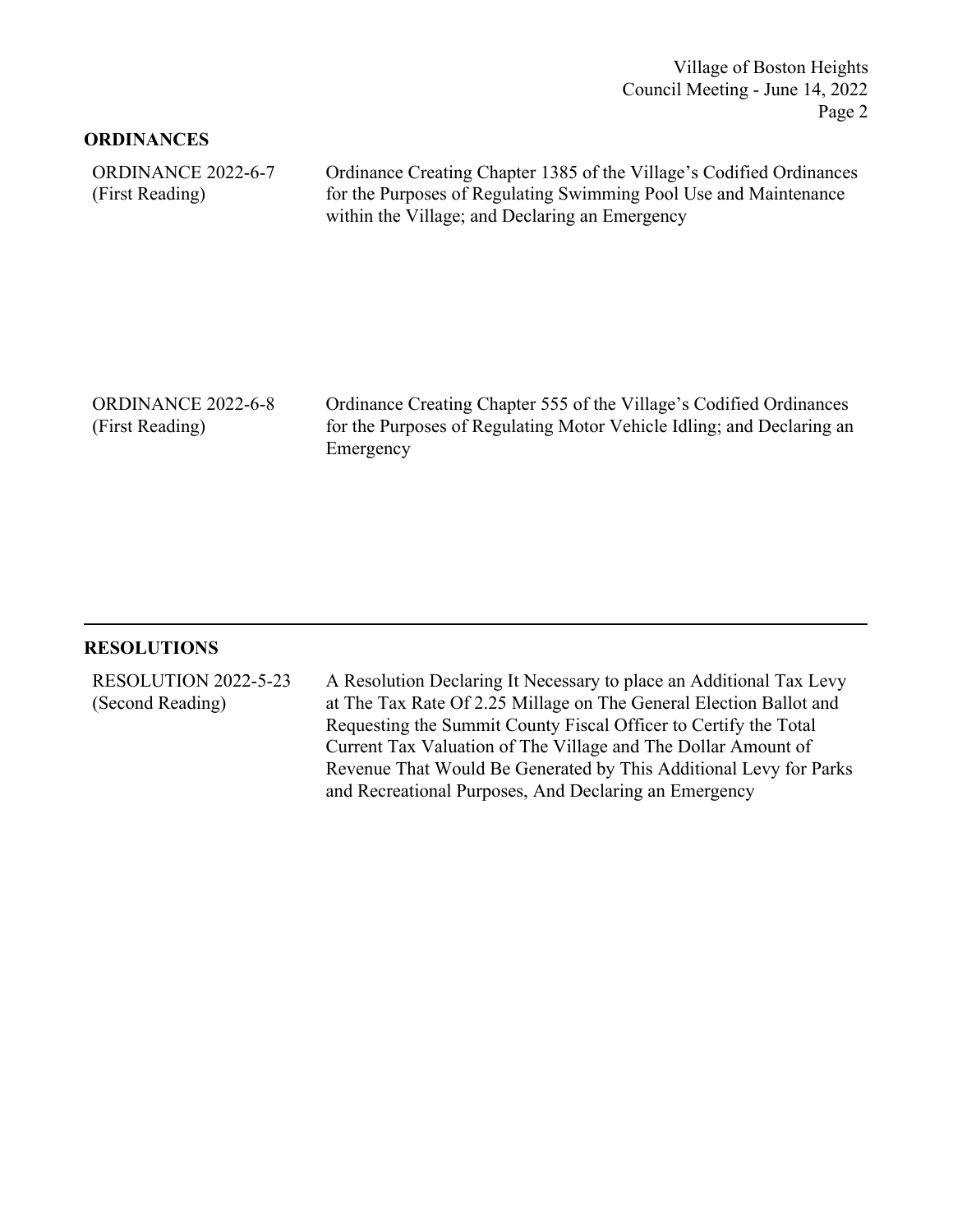Village of Boston Heights Council Meeting - June 14, 2022 Page 3

| RESOLUTION 2022-6-29<br>(First Reading) | A Resolution Authorizing the Mayor to enter into a contract With<br>OHM Advisors for the Matthew Thomas Park – Construction Services<br>Proposal #22183, and Declaring an Emergency |
|-----------------------------------------|-------------------------------------------------------------------------------------------------------------------------------------------------------------------------------------|
| RESOLUTION 2022-6-30                    | Resolution Retroactively Allowing for Rollover Time from the period                                                                                                                 |
| (First Reading)                         | of 2020 through 2021 due to COVID 19; and Declaring an Emergency                                                                                                                    |

| RESOLUTION 2022-6-31 | Resolution Authorizing the Mayor to Enter into Agreements with The |
|----------------------|--------------------------------------------------------------------|
| (First Reading)      | Baldwin Group, Inc. and Bridge Payment to Create an Online Payment |
|                      | System for the Village Mayor's Court; and Declaring an Emergency   |

**REPORTS MAYOR** B. GONCY

**FISCAL OFFICER**